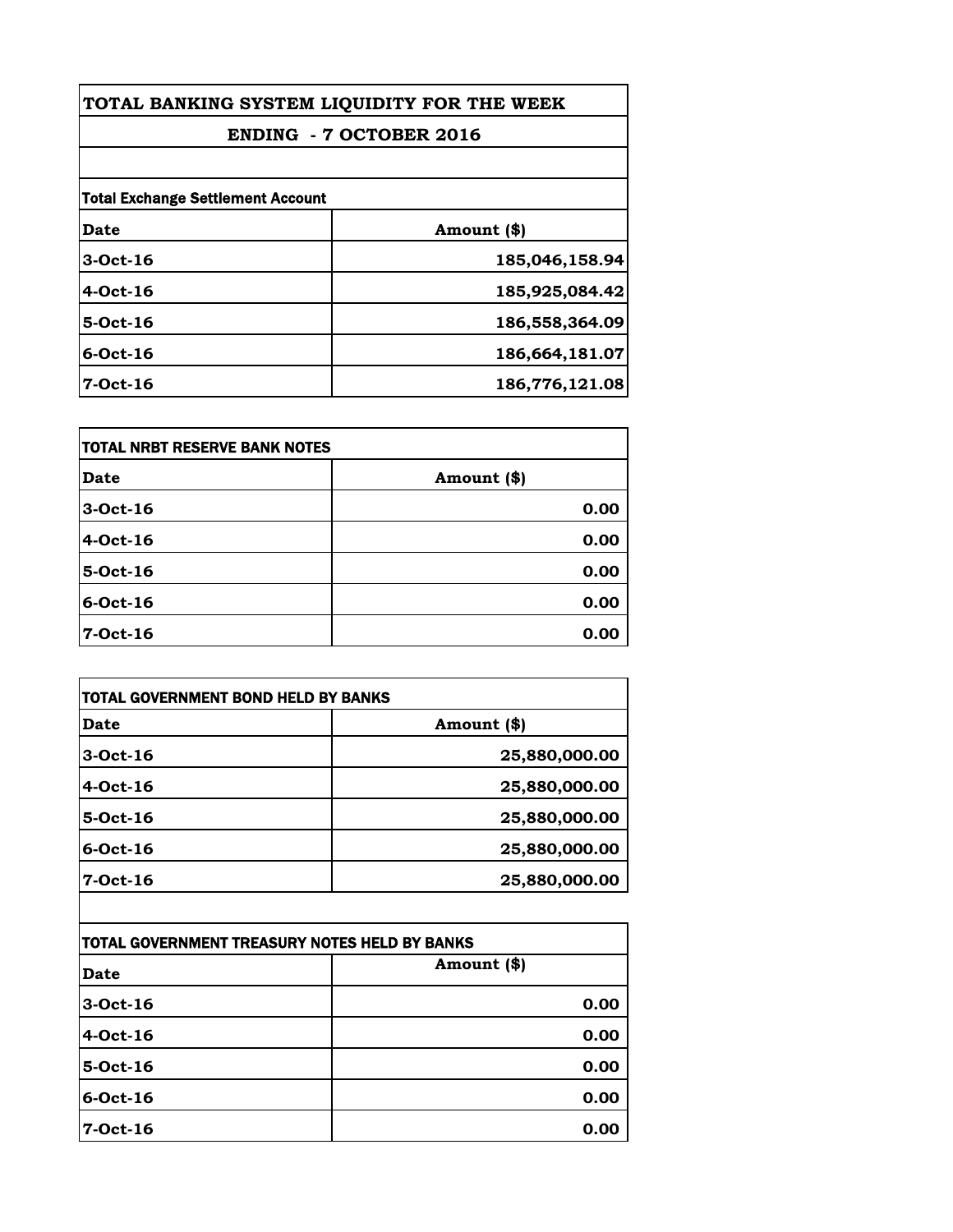| TOTAL BANKING SYSTEM LIQUIDITY FOR THE WEEK |                   |
|---------------------------------------------|-------------------|
| ENDING - 14 OCTOBER 2016                    |                   |
|                                             |                   |
| <b>Total Exchange Settlement Account</b>    |                   |
| Date                                        | Amount (\$)       |
| 10-Oct-16                                   | 186,479,090.34    |
| 11-Oct-16                                   | 187,242,077.51    |
| 12-Oct-16                                   | 186,527,319.68    |
| 13-Oct-16                                   | 186,871,273.09    |
| 14-Oct-16                                   | 187, 377, 116. 48 |

| itotal NRBT RESERVE BANK NOTES |             |
|--------------------------------|-------------|
| <b>Date</b>                    | Amount (\$) |
| 10-Oct-16                      | 0.00        |
| 11-Oct-16                      | 0.00        |
| 12-Oct-16                      | 0.00        |
| 13-Oct-16                      | 0.00        |
| 14-Oct-16                      | 0.00        |

| Date      | Amount (\$)   |
|-----------|---------------|
| 10-Oct-16 | 25,880,000.00 |
| 11-Oct-16 | 25,880,000.00 |
| 12-Oct-16 | 25,880,000.00 |
| 13-Oct-16 | 25,880,000.00 |
| 14-Oct-16 | 25,880,000.00 |

| ITOTAL GOVERNMENT TREASURY NOTES HELD BY BANKS |             |
|------------------------------------------------|-------------|
| Date                                           | Amount (\$) |
| 10-Oct-16                                      | 0.00        |
| 11-Oct-16                                      | 0.00        |
| 12-Oct-16                                      | 0.00        |
| 13-Oct-16                                      | 0.00        |
| 14-Oct-16                                      | 0.00        |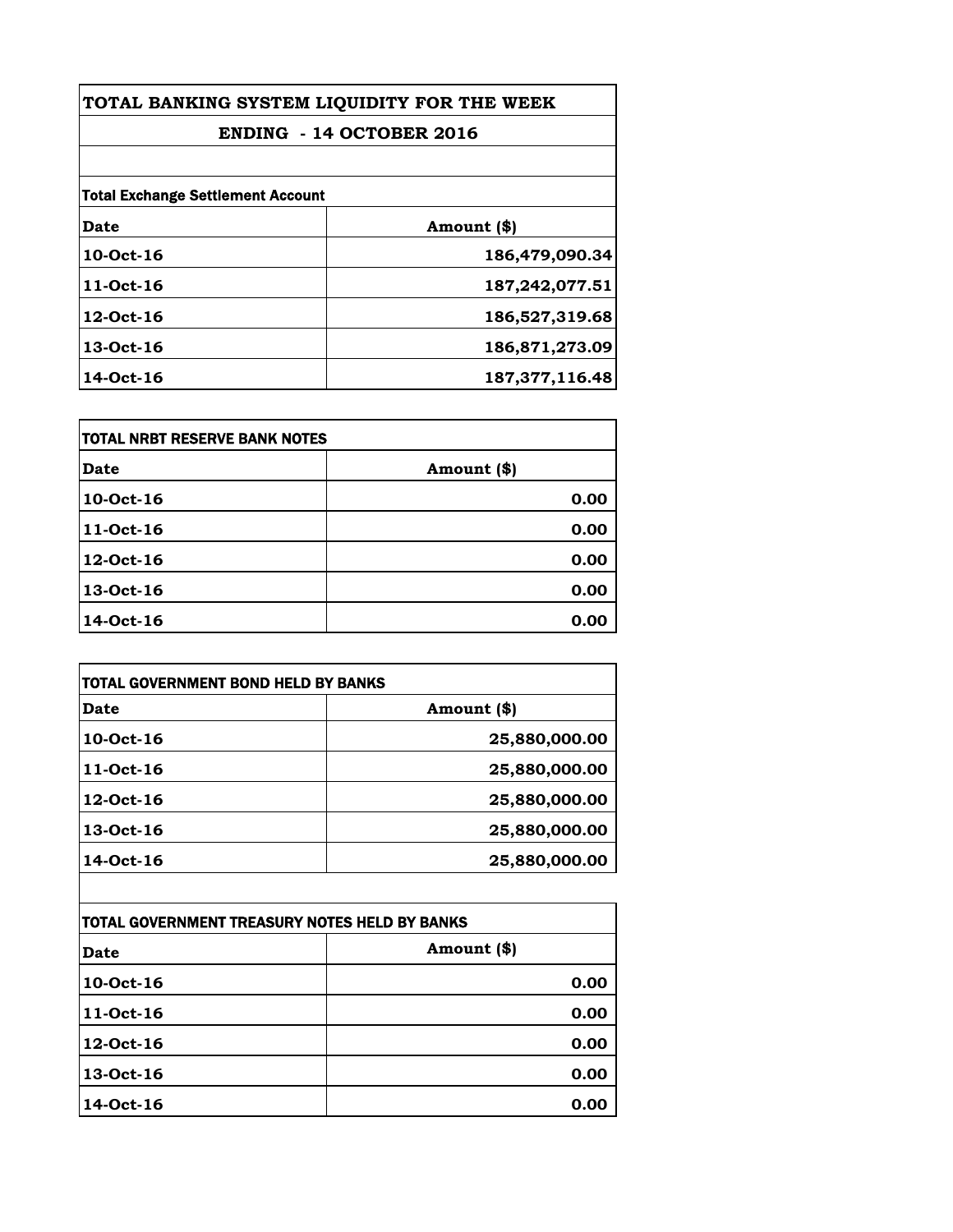## **TOTAL BANKING SYSTEM LIQUIDITY FOR THE WEEK**

## **ENDING - 21 OCTOBER 2016**

| <b>Total Exchange Settlement Account</b> |                |
|------------------------------------------|----------------|
| Date                                     | Amount (\$)    |
| 17-Oct-16                                | 186,975,755.19 |
| 18-Oct-16                                | 185,602,225.96 |
| 19-Oct-16                                | 185,587,235.42 |
| 20-Oct-16                                | 185,659,294.22 |
| 21-Oct-16                                | 185,982,123.44 |

| <b>TOTAL NRBT RESERVE BANK NOTES</b> |             |
|--------------------------------------|-------------|
| <b>Date</b>                          | Amount (\$) |
| 17-Oct-16                            | 0.00        |
| 18-Oct-16                            | 0.00        |
| 19-Oct-16                            | 0.00        |
| 20-Oct-16                            | 0.00        |
| 21-Oct-16                            | 0.00        |

| <b>TOTAL GOVERNMENT BOND HELD BY BANKS</b>    |               |
|-----------------------------------------------|---------------|
| <b>Date</b>                                   | Amount (\$)   |
| 17-Oct-16                                     | 25,880,000.00 |
| 18-Oct-16                                     | 25,880,000.00 |
| 19-Oct-16                                     | 25,880,000.00 |
| 20-Oct-16                                     | 25,880,000.00 |
| 21-Oct-16                                     | 25,880,000.00 |
|                                               |               |
| TOTAL GOVERNMENT TREASURY NOTES HELD BY BANKS |               |
| <b>Date</b>                                   | Amount (\$)   |
| 17-Oct-16                                     | 0.00          |
| 18-Oct-16                                     | 0.00          |
| 19-Oct-16                                     | 0.00          |
|                                               |               |

| 17-Oct-16        | 0.00 |
|------------------|------|
| 18-Oct-16        | 0.00 |
| 19-Oct-16        | 0.00 |
| <b>20-Oct-16</b> | 0.00 |
| <b>21-Oct-16</b> | 0.00 |